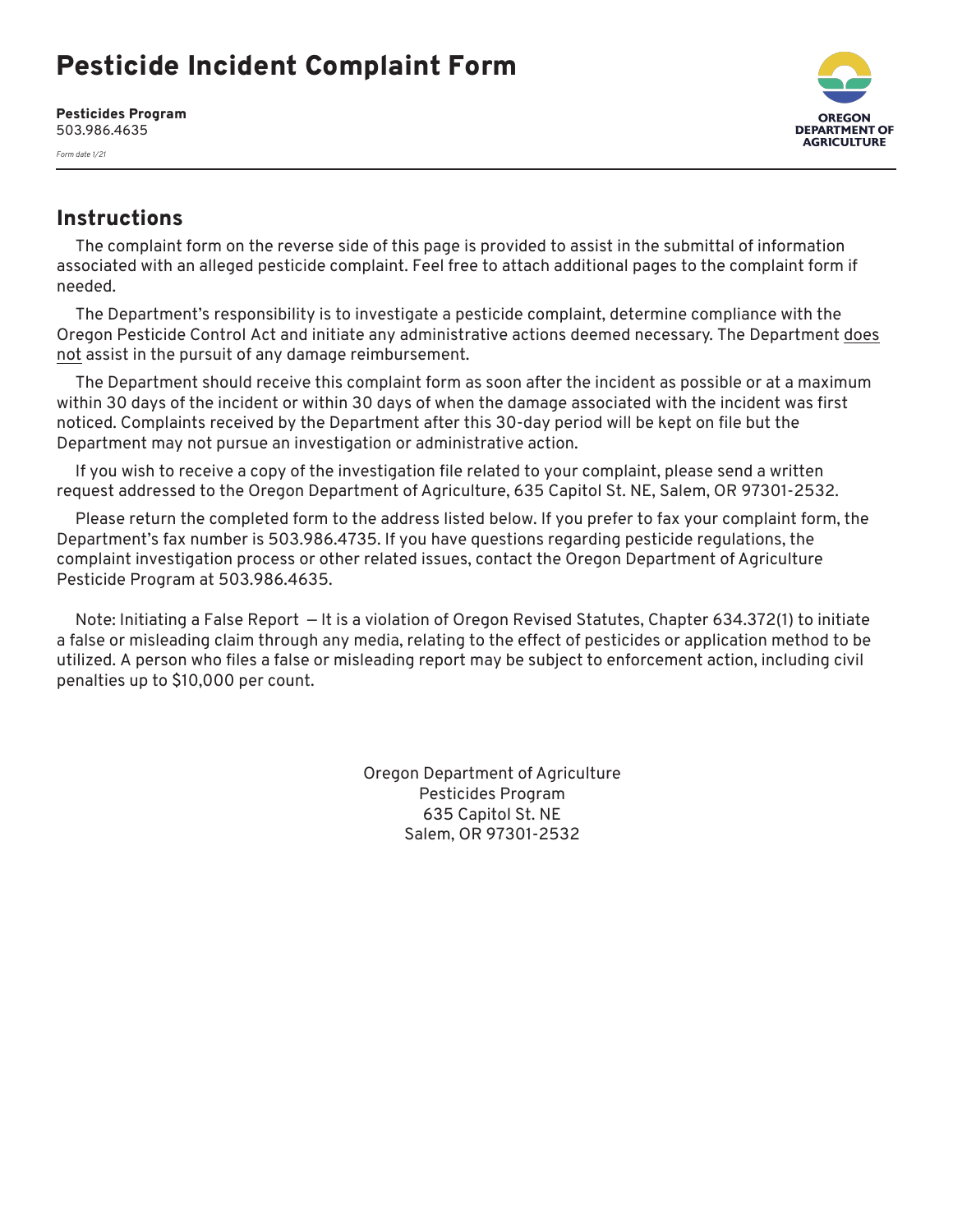## Please print information clearly

| <b>Complainant Information:</b>                                                                                                              | Date:                                                                                                                                                                                                                                                                                                                                                 |  |  |
|----------------------------------------------------------------------------------------------------------------------------------------------|-------------------------------------------------------------------------------------------------------------------------------------------------------------------------------------------------------------------------------------------------------------------------------------------------------------------------------------------------------|--|--|
| Name:                                                                                                                                        | Home phone:                                                                                                                                                                                                                                                                                                                                           |  |  |
| Address:                                                                                                                                     | Work phone:                                                                                                                                                                                                                                                                                                                                           |  |  |
| State:<br>City:                                                                                                                              | Cell phone:                                                                                                                                                                                                                                                                                                                                           |  |  |
| County:<br>Zip:                                                                                                                              | Email:                                                                                                                                                                                                                                                                                                                                                |  |  |
| <b>Complaint Information:</b>                                                                                                                |                                                                                                                                                                                                                                                                                                                                                       |  |  |
| Date of incident:                                                                                                                            | Time of incident:                                                                                                                                                                                                                                                                                                                                     |  |  |
| Applicator type involved:<br>Commercial company Farmer                                                                                       | Homeowner<br>Other                                                                                                                                                                                                                                                                                                                                    |  |  |
| Name of applicator (if known):<br>Name of company (if known):                                                                                | <u> 1989 - Johann Barn, amerikan besteman besteman besteman besteman besteman besteman besteman besteman bestema</u><br>the control of the control of the control of the control of the control of the control of the control of the control of the control of the control of the control of the control of the control of the control of the control |  |  |
| Address:                                                                                                                                     | Phone:                                                                                                                                                                                                                                                                                                                                                |  |  |
| City:<br>Zip:<br><u> 1980 - Johann Barbara, martxa alemaniar a</u>                                                                           | County:                                                                                                                                                                                                                                                                                                                                               |  |  |
| Aerial<br>Method of application (please check):                                                                                              | Ground<br>Granular<br>Liquid spray                                                                                                                                                                                                                                                                                                                    |  |  |
| Weather information:<br><u> 1989 - Johann Stein, mars an deutscher Stein und der Stein und der Stein und der Stein und der Stein und der</u> |                                                                                                                                                                                                                                                                                                                                                       |  |  |
| Chemical involved (if known):                                                                                                                | <u> 1980 - Jan Barbara (j. 1980)</u>                                                                                                                                                                                                                                                                                                                  |  |  |
| Specific nature of complaint: If more space is needed, attach a separate sheet to this form                                                  |                                                                                                                                                                                                                                                                                                                                                       |  |  |
|                                                                                                                                              |                                                                                                                                                                                                                                                                                                                                                       |  |  |
|                                                                                                                                              |                                                                                                                                                                                                                                                                                                                                                       |  |  |
|                                                                                                                                              |                                                                                                                                                                                                                                                                                                                                                       |  |  |
|                                                                                                                                              |                                                                                                                                                                                                                                                                                                                                                       |  |  |
|                                                                                                                                              |                                                                                                                                                                                                                                                                                                                                                       |  |  |
|                                                                                                                                              |                                                                                                                                                                                                                                                                                                                                                       |  |  |
|                                                                                                                                              |                                                                                                                                                                                                                                                                                                                                                       |  |  |
| Signature:                                                                                                                                   | Date:                                                                                                                                                                                                                                                                                                                                                 |  |  |
| Witness information (other than complainant):                                                                                                |                                                                                                                                                                                                                                                                                                                                                       |  |  |

| Name:    | Phone: |      |
|----------|--------|------|
| Address: |        |      |
| City:    | State: | Zip: |